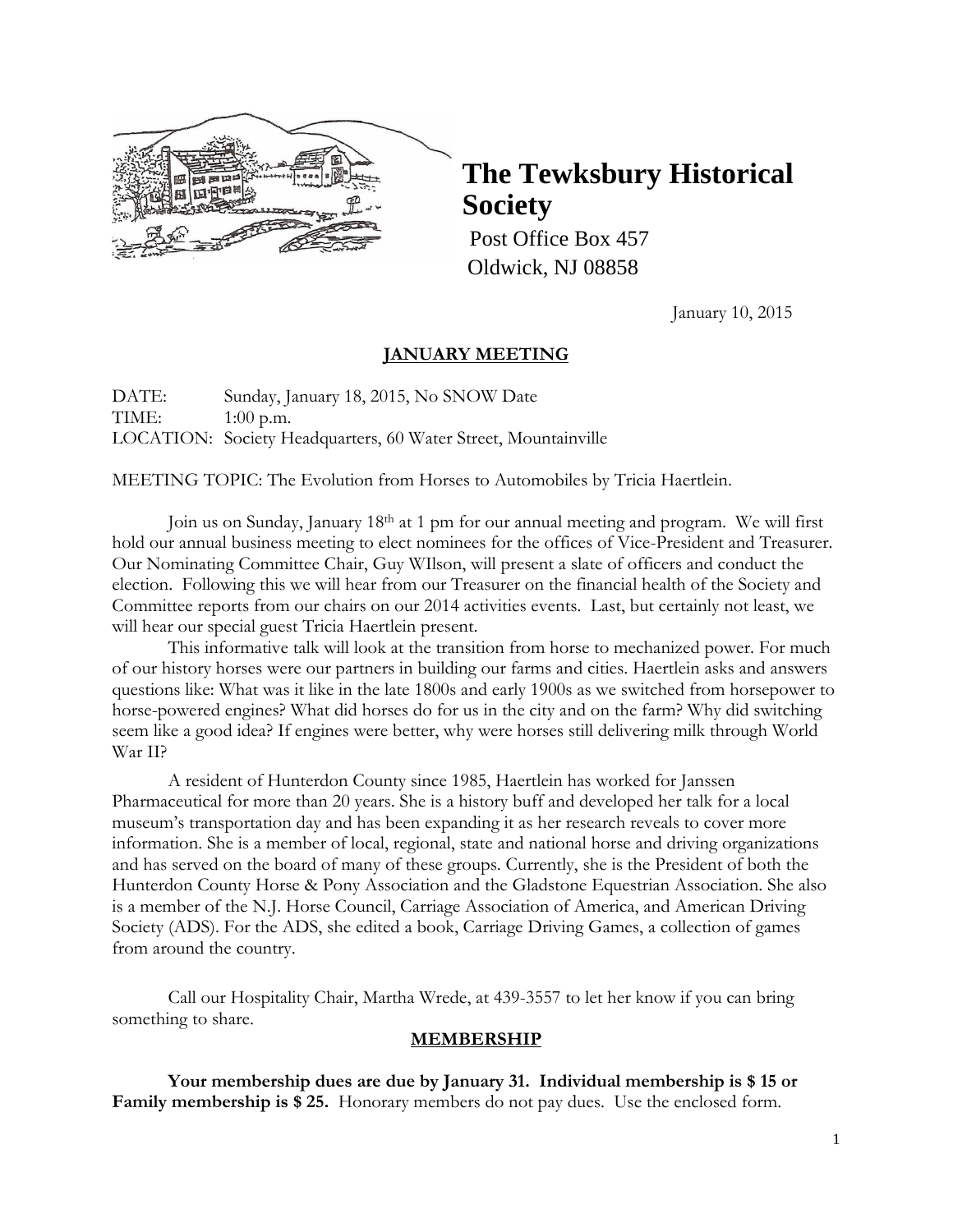#### **ANNUAL MEETING & ELECTION OF OFFICERS**

The By-laws of the Society indicate that there will be an annual election of officers. The nominating committee was chosen at the November covered dish supper. Guy Wilson, Chairman of the Nominating Committee, will present the slate of nominees for Vice-President and Treasurer to serve from January 2015 till January 2017. Nominations may be made from the floor with the permission of the nominee. A vote will be taken with a majority of those present at the January meeting electing those nominated. The members of the Nominating Committee consist of: Kurt Rahenkamp, Fred Katnack, Alice Walters and Harold Wrede.

#### **THANK YOU**

A big, heartfelt THANK YOU to J. Miller Craig. Miller stepped down from the Executive Board of the Society on December 31, 2014 after 25 years of service. The Board recently held a luncheon to honor him, gave him a gift certificate to his favorite restaurant and had a birthday cake to celebrate his 90<sup>th</sup> on January 17<sup>th</sup>. Miller and his wife Doris thanked the Society Board and members and appreciated the kindness everyone has shown to them over the many years.

#### **TAVERN TOUR**

The Society is hosting a Tavern Tour of the Tewksbury Inn on Saturday, February 28 at 12 Noon. The cost is \$ 45 per person (tip and tax included) and includes a 3 course lunch of salad, choice of fish n chips or chicken pot pie, dessert. A cash bar will be available. Society President and Township Historian Shaun C. Van Doren will give an informative talk and slide show on the history of Smithfield, New Germantown, Oldwick and the role the Tewksbury Inn played over the course of almost 300 years. The lecture was sold out in November when it was given for the County's 300th anniversary so get your paid reservation in early. It is limited to a maximum of 40 attendees and will be held in the 2nd floor dining room. Use the enclosed form to make your reservation.

#### **HEADQUARTERS WORK DAYS**

Saturday, January 24 9 am to 12 Noon Saturday, January 31 9 am to 12 Noon Saturday, February 14 9 am to 12 Noon

If you can lend a couple of hours we need you so stop by.

#### **NEW MEMBERS**

We welcome the following new members to the Society: George Apgar, North Brunswick David & Marg Peterson, Oldwick

Don't forget to check out our website at [www.tewksburyhistory.net](http://www.tewksburyhistory.net/) for more information on the Society and our upcoming events.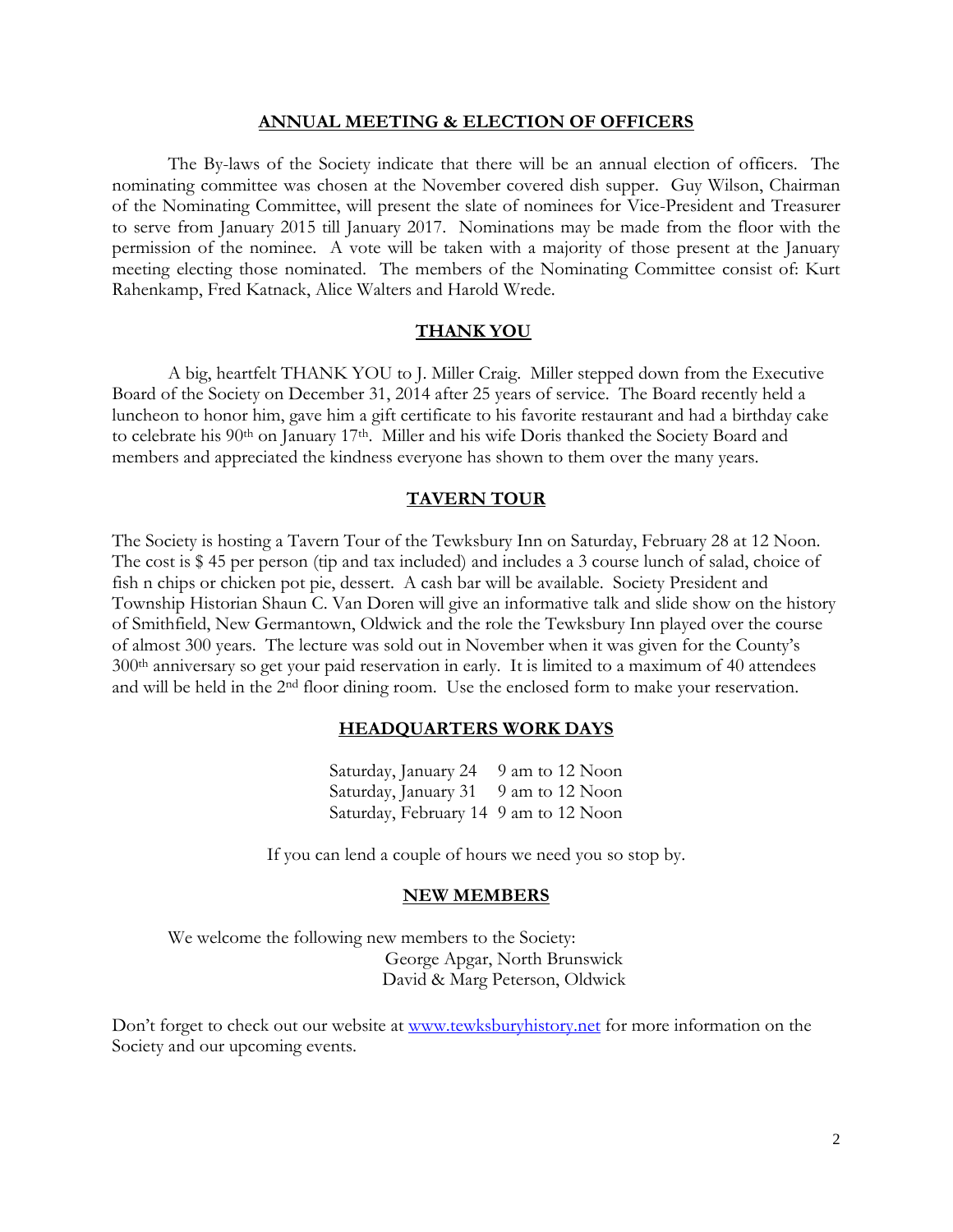## **2015 PROGRAMS**

**Sunday, March 15** – 1 pm – Society Headquarters, 60 Water Street. Come hear Stephanie Stevens, former County Historian and Cultural & Heritage Commission chair talk about her latest book *Tillers of the Soil*, which is a compilation of profiles of 40 Hunterdon families who have farmed their land from two to ten generations.

**Sunday, May 18** – 1 pm – Society Headquarters, 60 Water Street. Program to be announced.

**Sunday, November 8** – 5 pm – Our ever popular covered dish supper and program at the Fairmount Presbyterian Church Community House.

## **2015 SPECIAL EVENTS**

**Saturday, February 28 – Tavern Tour** – 12 Noon – Tewksbury Inn. Ticket cost is \$ 45 per person for lunch, tip and tax included.

**Saturday, June 13 – Tewksbury Garden Tour** – 12 Noon to 4 pm , Rain or Shine. Tour 4 gardens plus visit a 5th location with refreshments served.

**Saturday, September 5 – Tewksbury Flea Market** – 8 am - 3 pm, Rain Date – Sun. Sept. 6.

**26 th annual Art Show & Sale - Dates are still being finalized**

**Saturday, December 5 & Sunday, December 6** – Christmas Antique Show at the Old Turnpike School

+++++++++++++++++++++++++++++++++++++++++++++++++++++

#### **TAVERN TOUR TICKET ORDER FORM**

NAME

PHONE \_\_\_\_\_\_\_\_\_\_\_\_\_\_\_\_\_\_\_\_\_\_\_\_\_\_\_\_\_\_\_\_\_\_\_\_

 $\text{EMAIL} \xrightarrow{\hspace{15mm}} \xrightarrow{\hspace{15mm}} \xrightarrow{\hspace{15mm}} \xrightarrow{\hspace{15mm}} \xrightarrow{\hspace{15mm}} \xrightarrow{\hspace{15mm}} \xrightarrow{\hspace{15mm}} \xrightarrow{\hspace{15mm}} \xrightarrow{\hspace{15mm}} \xrightarrow{\hspace{15mm}} \xrightarrow{\hspace{15mm}} \xrightarrow{\hspace{15mm}} \xrightarrow{\hspace{15mm}} \xrightarrow{\hspace{15mm}} \xrightarrow{\hspace{15mm}} \xrightarrow{\hspace{15mm}} \xrightarrow{\hspace{15mm}} \xrightarrow{\hspace{15mm}} \xrightarrow{\hspace{15mm}} \xrightarrow{\hs$ 

# reservations  $\omega$  \$ 45 each

Please make check payable to Tewksbury Historical Society.

Mail to Tewksbury Tavern Tour PO Box 132 Oldwick, NJ 08858-0132.

Ticket Limit of 40 people.

NO Reservations without payment. Reservations MUST be made by Wed. Feb. 18th.